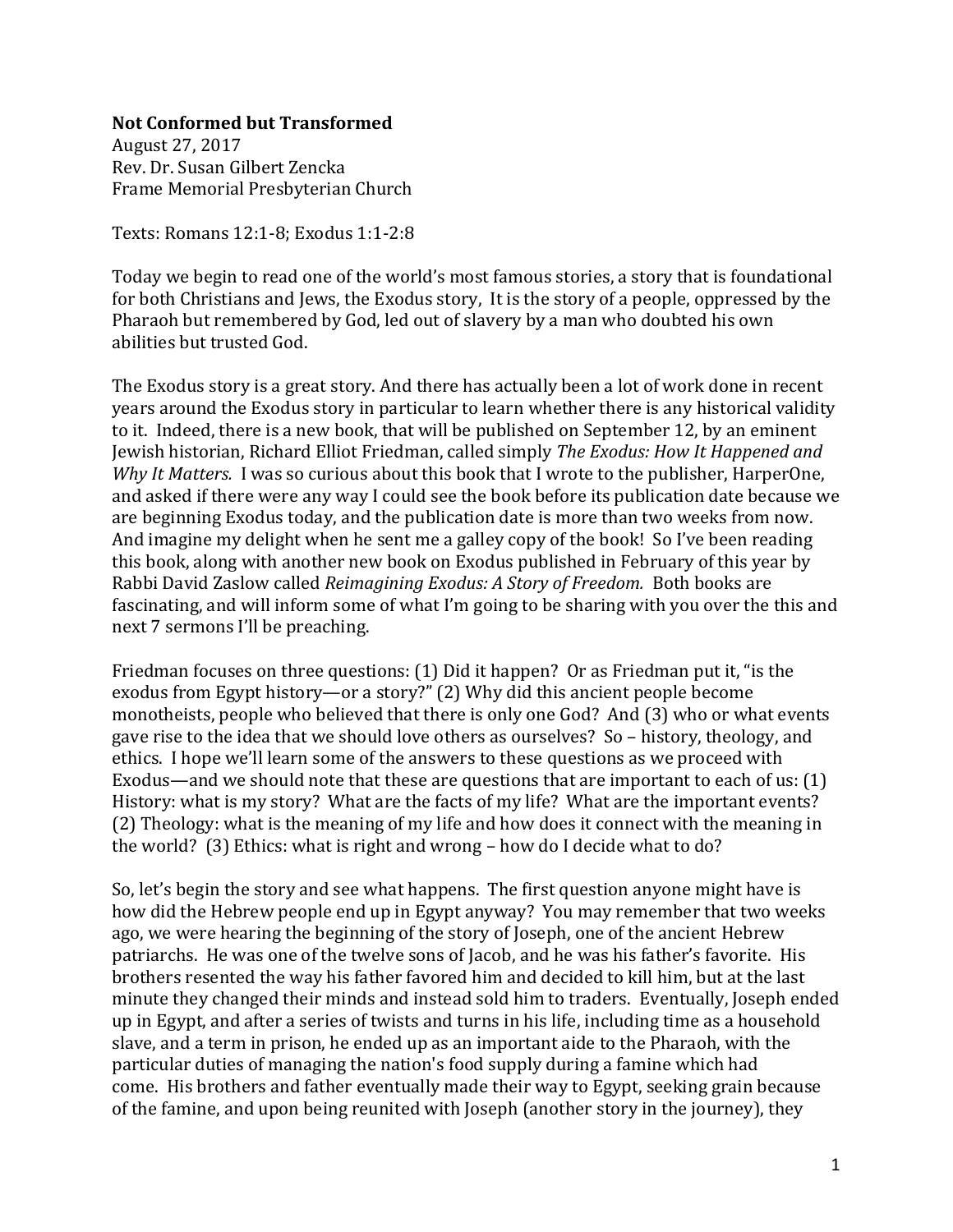settled in Egypt. The story continues with the beginning of Exodus.... So now let us read today's passage. And as you listen, listen for some of the names of the people. Exodus 1:1-2:10

**1** These are the names of the Israelites who came to Egypt with Jacob along with their households: **<sup>2</sup>**Reuben, Simeon, Levi, and Judah, **<sup>3</sup>** Issachar, Zebulun, and Benjamin, **<sup>4</sup>**Dan and Naphtali, Gad and Asher. **<sup>5</sup>** The total number in Jacob's family was seventy. Joseph was already in Egypt. **<sup>6</sup>** Eventually, Joseph, his brothers, and everyone in his generation died. **<sup>7</sup>** But the Israelites were fertile and became populous. They multiplied and grew dramatically, filling the whole land.

**<sup>8</sup>**Now a new king came to power in Egypt who didn't know Joseph. **<sup>9</sup>**He said to his people, "The Israelite people are now larger in number and stronger than we are. **<sup>10</sup>** Come on, let's be smart and deal with them. Otherwise, they will only grow in number. And if war breaks out, they will join our enemies, fight against us, and then escape from the land." **<sup>11</sup>**As a result, the Egyptians put foremen of forced work gangs over the Israelites to harass them with hard work. They had to build storage cities named Pithom and Rameses for Pharaoh. **<sup>12</sup>**But the more they were oppressed, the more they grew and spread, so much so that the Egyptians started to look at the Israelites with disgust and dread. **<sup>13</sup>** So the Egyptians enslaved the Israelites. **<sup>14</sup>** They made their lives miserable with hard labor, making mortar and bricks, doing field work, and by forcing them to do all kinds of other cruel work.

**<sup>15</sup>** The king of Egypt spoke to two Hebrew midwives named Shiphrah and Puah:**<sup>16</sup>** "When you are helping the Hebrew women give birth and you see the baby being born, if it's a boy, kill him. But if it's a girl, you can let her live." **<sup>17</sup>**Now the two midwives respected God so they didn't obey the Egyptian king's order. Instead, they let the baby boys live. **<sup>18</sup>** So the king of Egypt called the two midwives and said to them, "Why are you doing this? Why are you letting the baby boys live?"

**<sup>19</sup>** The two midwives said to Pharaoh, "Because Hebrew women aren't like Egyptian women. They're much stronger and give birth before any midwives can get to them." **<sup>20</sup>** So God treated the midwives well, and the people kept on multiplying and became very strong. **<sup>21</sup>**And because the midwives respected God, God gave them households of their own.

**<sup>22</sup>** Then Pharaoh gave an order to all his people: "Throw every baby boy born to the Hebrews into the Nile River, but you can let all the girls live."

**2** Now a man from Levi's household married a Levite woman. **<sup>2</sup>**The woman became pregnant and gave birth to a son. She saw that the baby was healthy and beautiful, so she hid him for three months. **<sup>3</sup>**When she couldn't hide him any longer, she took a reed basket and sealed it up with black tar. She put the child in the basket and set the basket among the reeds at the riverbank. **<sup>4</sup>** The baby's older sister stood watch nearby to see what would happen to him.

**<sup>5</sup>** Pharaoh's daughter came down to bathe in the river, while her women servants walked along beside the river. She saw the basket among the reeds, and she sent one of her servants to bring it to her. **<sup>6</sup>**When she opened it, she saw the child. The boy was crying, and she felt sorry for him. She said, "This must be one of the Hebrews' children."

**<sup>7</sup>** Then the baby's sister said to Pharaoh's daughter, "Would you like me to go and find one of the Hebrew women to nurse the child for you?"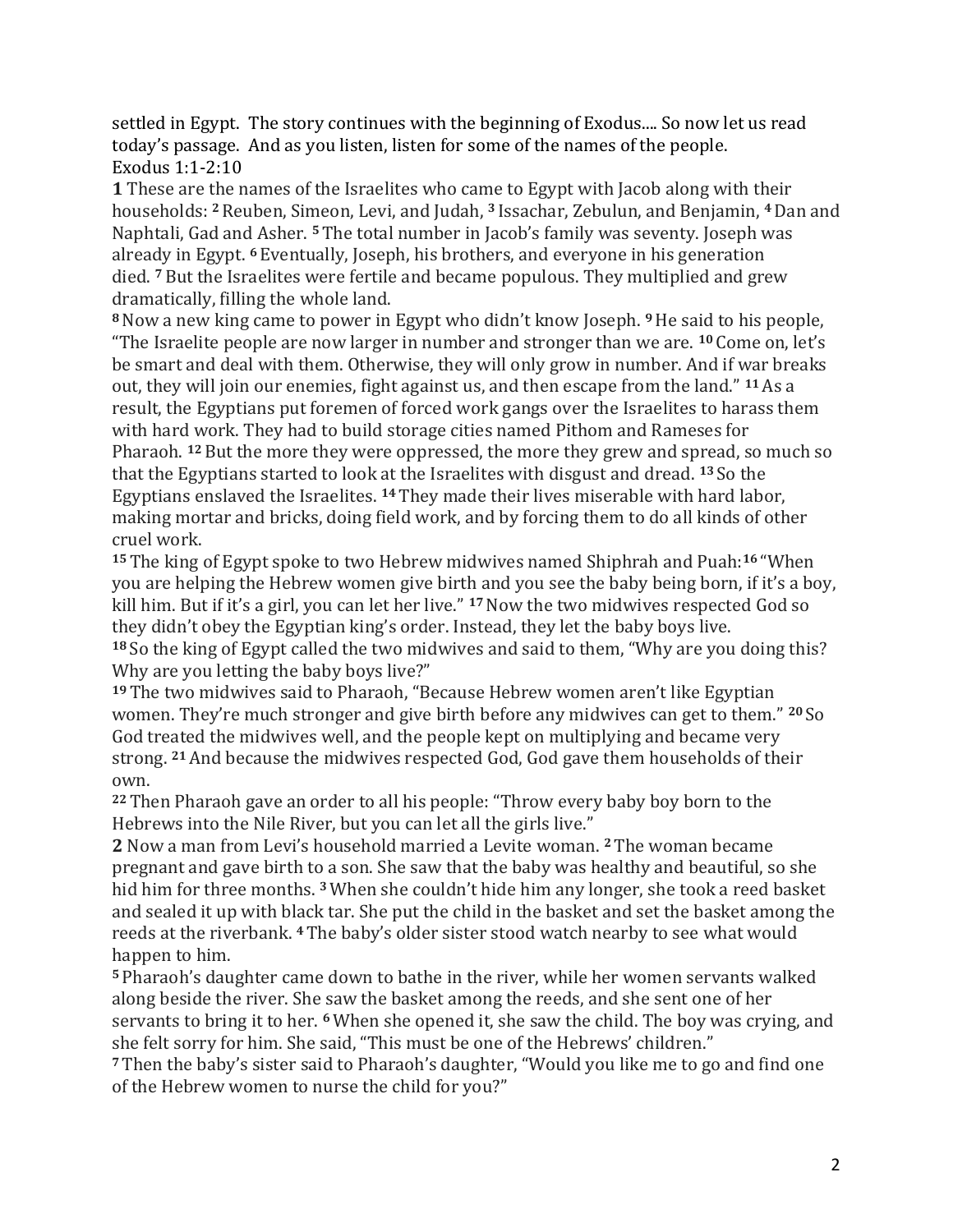**<sup>8</sup>** Pharaoh's daughter agreed, "Yes, do that." So the girl went and called the child's mother. **<sup>9</sup>** Pharaoh's daughter said to her, "Take this child and nurse it for me, and I'll pay you for your work." So the woman took the child and nursed it. **<sup>10</sup>**After the child had grown up, she brought him back to Pharaoh's daughter, who adopted him as her son. She named him Moses, "because," she said, "I pulled him out<sup>[\[a\]](https://www.biblegateway.com/passage/?search=Exodus+1%3A1-2%3A10&version=CEB#fen-CEB-1565a)</sup> of the water."

So did you notice the names? The sons of Jacob are named. Later, these will become the names of the twelve tribes of Israel. And the two midwives are named. And eventually Moses is named. But that's all – the people we might expect to be named aren't. The pharaoh goes unnamed. And the parents of Moses also. We know that they are from the tribe of Levi, but we don't know their names. This is very interesting because in the ancient world even more than now a person's identity came from their family, specifically their parents.

It's interesting that the pharaoh isn't named because he is the most important person in the Egypt—and this tells us something important about this story. If we didn't know anything about the Bible, or the Exodus story, we would get a clue from this story. This story doesn't conform to the usual rules of storytelling. And that tells us to expect surprises. And the midwives are named. This is upside down – the pharaoh, king of Egypt but two slave women are. They are named Shiphrah and Puah. We only see them in this very beginning of the story. Already in this beginning story, there are twists and turns. The baby is born. He is a boy. He should be killed, but he isn't – Shiphrah means "brightness" and Puah means "brilliance" – both names have to do with light. Light reveals things. They are brave, and they are resisting the power of the Egyptian empire. One thing that is revealed in this story is that small acts of resistance make a difference, and that anonymous people are important in God's story. And that is still true.

Our other reading this morning was a short section of Paul's letter to the church in Rome, and I want to focus on verse 2: "Do not be conformed to this world but be transformed by the renewing of your minds that you may discern what is the will of God—what is good, and acceptable, and perfect."

Already our story is about not conforming and being transformed. The story doesn't conform to expectations; Shiphrah and Puah don't conform to pharaoh's orders. And so the baby is transformed from a slave child to the son of an Egyptian princess. He has an Egyptian name, Moses. And we already know that the descendants of Jacob's sons will be transformed from foreign slaves to become the nation of Israel in the Promised Land. But we are far from that right now. The story will unfold in the weeks to come.

Do not be conformed, but be transformed. Don't let the world tell you who you are and how to be you. Listen to God, in the quiet depths of your mind, let God shape you into your truest self. Following this verse leads us into uncharted territory – as the Hebrew people will be led in a couple of weeks. And indeed, this is the journey of discipleship – to let go of certainty, control, and conformity, and embrace ongoing transformation. It's a journey that we are on our whole lives long.